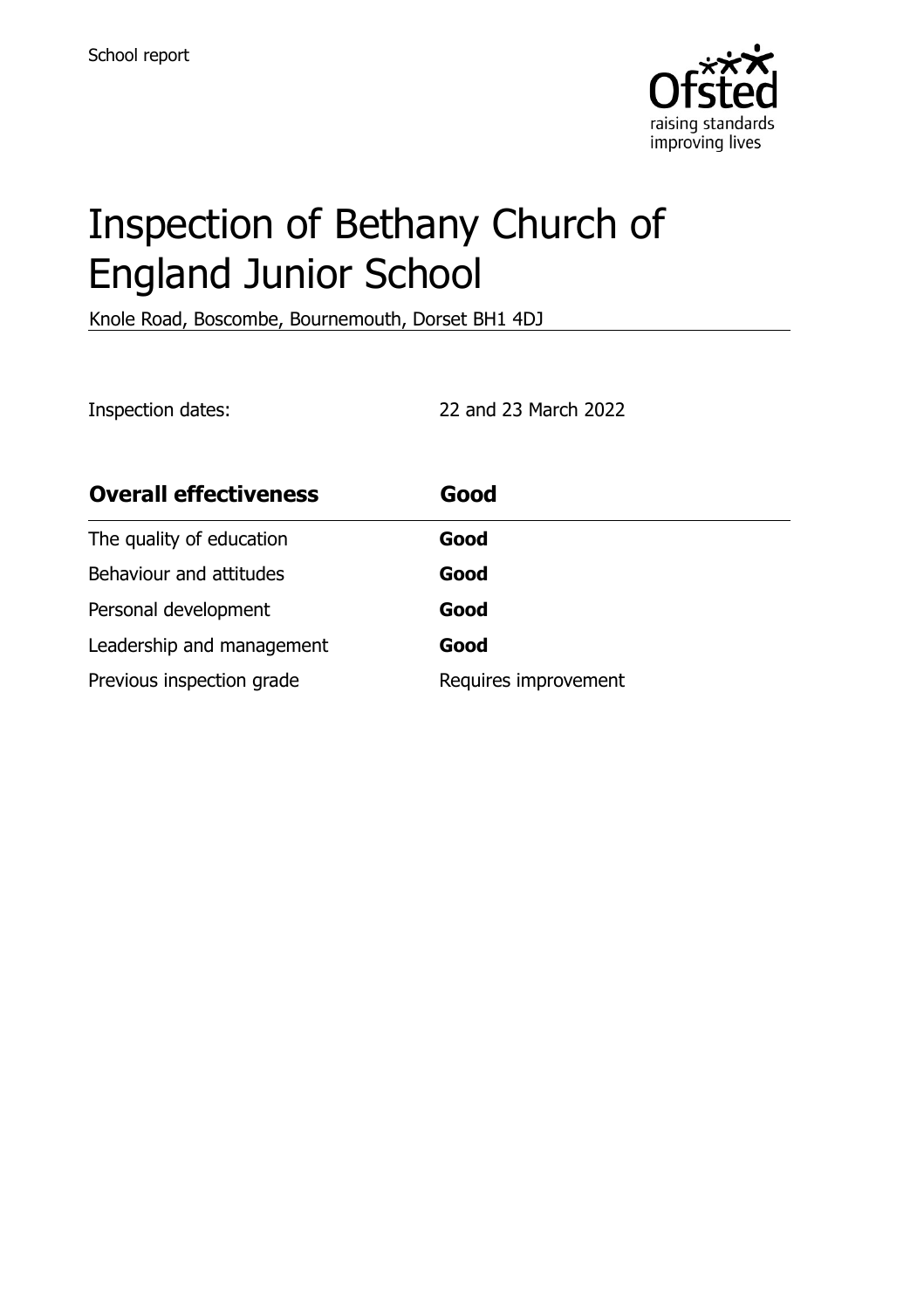

# **What is it like to attend this school?**

Leaders are ambitious for all pupils. The school vision of 'Inspiring learning for life, hope for the future' describes leaders' aims that pupils will gain the knowledge and personal attributes needed so they can be successful in their next school, and in adult life. The school's Christian ethos, and the school values of compassion, curiosity, creativity and confidence, are the bedrock of the school's work.

Pupils enjoy coming to school. They behave well. In lessons, they concentrate on their work and want to do their best. The few pupils with more challenging behaviour are supported effectively to improve it. Pupils say that bullying is rare. If it happens, adults sort it out. Parents and pupils agree that pupils are safe. Parents appreciate the commitment and support that school leaders give them and their families.

Pupils with special educational needs and/or disabilities (SEND), those who are disadvantaged, and the many pupils who have English as an additional language learn well. They play a full and valued part in school life. Pupils told inspectors that, from the start, 'this school has taught us to accept everybody'.

#### **What does the school do well and what does it need to do better?**

Leaders have identified the key knowledge and concepts they want pupils to learn in most subjects. They have considered the content carefully. Teachers use this information to break down learning into smaller, more manageable steps for pupils. Leaders know this work is not fully complete in a few subjects, such as physical education and art.

The well-sequenced curriculum helps pupils build their knowledge and understanding. For example, in science, Year 6 pupils remember previous learning about light from Year 5. In history, pupils' understanding of the concept of invasion deepens as they study first the Iron Age and then the Romans. In geography, Year 3 pupils learn the physical features of the coastline. Year 5 pupils can recall how, in Year 4, they used this information to collect data about the impact of man on the coast.

Leaders consider carefully the needs of pupils with SEND when developing the curriculum content and structure. In lessons, adults provide effective adaptations that help these pupils access the curriculum alongside their peers. This helps pupils recall previous learning and achieve success.

Reading underpins the school's work. Pupils at an early stage in reading receive phonics teaching that helps them catch up quickly. This includes disadvantaged pupils, those with SEND and pupils who arrive in school with little or no English. The books pupils read help them become fluent, confident readers. They read to adults often in school. Consequently, pupils' reading improves quickly. Pupils love to read.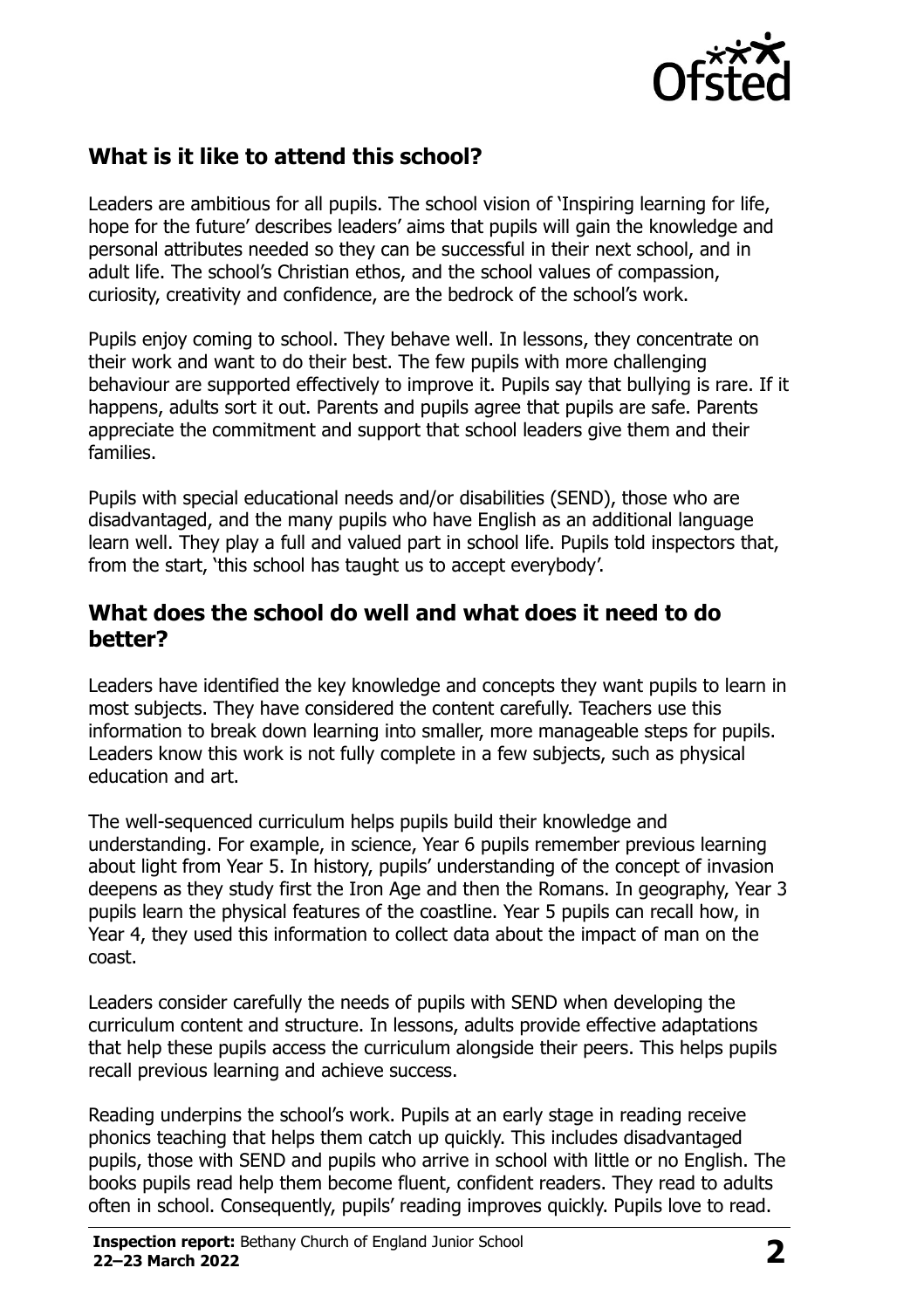

They benefit from a welcoming, well-resourced library, lunchtime book clubs, reading awards and teachers who read aloud to pupils daily.

In mathematics, teachers consider carefully what pupils need to know and by when. Using this, and their assessment of pupils' understanding, teachers identify the small steps in learning that pupils need. This helps pupils learn new knowledge systematically. Pupils enjoy mathematics and almost all find that the work challenges their thinking. Older pupils have an accurate, rapid recall of mathematics facts such as multiplication tables. However, this is less secure for pupils in Years 3 and 4.

Pupils leave the school as well-rounded young people who reflect the school's core values. They talk confidently about equality, tolerance, respect and protected characteristics, such as gender. Leaders ensure that the curriculum gives pupils the knowledge they need to keep themselves safe online and how to report sexual harassment.

Most pupils attend school regularly. If attendance is a challenge, leaders and pastoral staff work effectively to help pupils and their families improve it. Leaders firmly believe pupils should be in school and have successfully kept classes open despite the challenges of COVID-19.

Governors hold leaders to account effectively. They ask focused, challenging questions about the right things. Officers of the multi-academy trust provide another layer of oversight of the school's work. They provide effective support for leaders and teachers. Staff say leaders are mindful of their well-being and workload.

# **Safeguarding**

The arrangements for safeguarding are effective.

Leaders, staff and governors are committed to keeping pupils safe. The school's policies and procedures are comprehensive and up to date. There is regular training for staff and governors. Staff know what to do if they have concerns about a child. They take prompt action. Pupils feel safe in school and parents firmly agree. Pupils readily name adults they can turn to if they have a worry or concern. Leaders provide pupils and their families with the help and support they need. Governors and the multi-academy trust leaders check on the school's safeguarding work.

# **What does the school need to do to improve?**

#### **(Information for the school and appropriate authority)**

■ The curriculum identifies the key knowledge and concepts pupils should learn. However, for a minority of subjects, this work is not fully complete. In these subjects, it is more difficult for teachers to break down learning further into smaller chunks. Leaders should make sure the curriculum for every subject identifies what pupils need to know clearly and by when.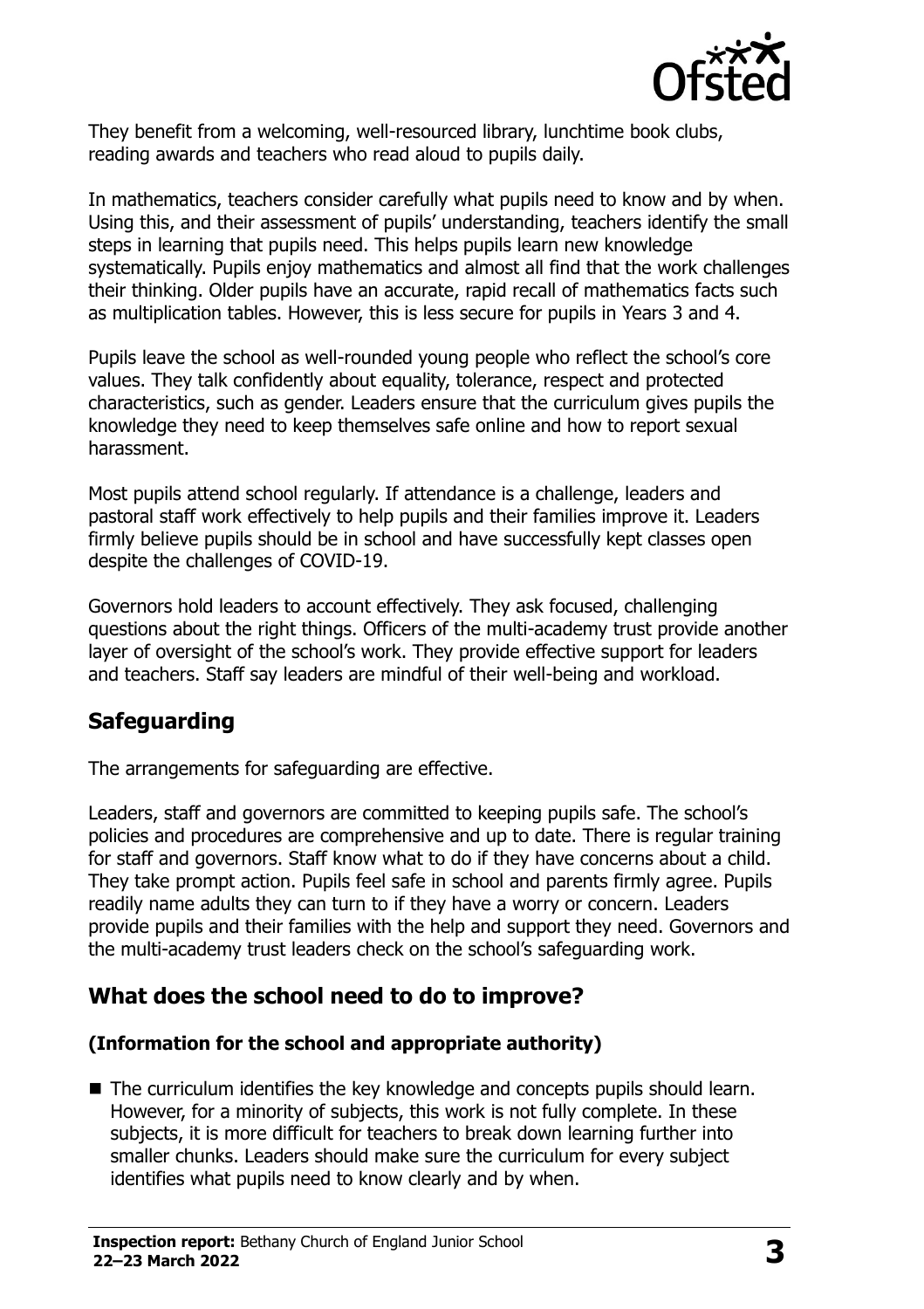

■ In mathematics, older pupils recall learning such as number facts and multiplication tables readily. Younger pupils struggle to do so because they have missed out on some important elements of the curriculum. Leaders should ensure the curriculum is adapted so that pupils have the time to rehearse these and improve their recall.

### **How can I feed back my views?**

You can use [Ofsted Parent View](http://parentview.ofsted.gov.uk/) to give Ofsted your opinion on your child's school, or to find out what other parents and carers think. We use information from Ofsted Parent View when deciding which schools to inspect, when to inspect them and as part of their inspection.

The Department for Education has further quidance on how to complain about a school.

If you are the school and you are not happy with the inspection or the report, you can [complain to Ofsted.](http://www.gov.uk/complain-ofsted-report)

#### **Further information**

You can search for [published performance information](http://www.compare-school-performance.service.gov.uk/) about the school.

In the report, '[disadvantaged pupils](http://www.gov.uk/guidance/pupil-premium-information-for-schools-and-alternative-provision-settings)' refers to those pupils who attract government pupil premium funding: pupils claiming free school meals at any point in the last six years and pupils in care or who left care through adoption or another formal route.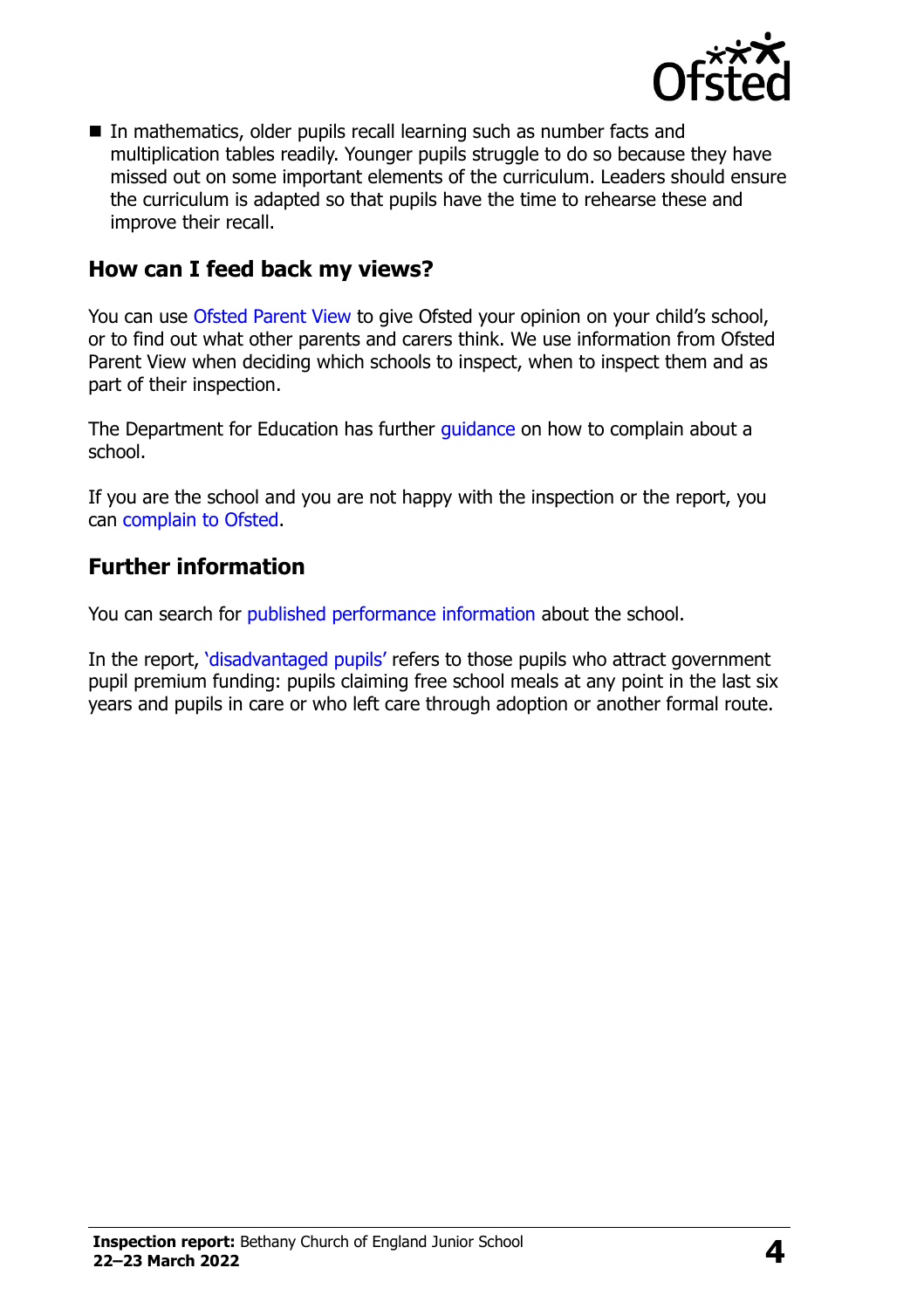

## **School details**

| Unique reference number             | 142100                                                          |  |
|-------------------------------------|-----------------------------------------------------------------|--|
| <b>Local authority</b>              | Bournemouth, Christchurch & Poole                               |  |
| <b>Inspection number</b>            | 10211748                                                        |  |
| <b>Type of school</b>               | <b>Junior</b>                                                   |  |
| <b>School category</b>              | Academy converter                                               |  |
| Age range of pupils                 | 7 to 11                                                         |  |
| <b>Gender of pupils</b>             | Mixed                                                           |  |
| Number of pupils on the school roll | 360                                                             |  |
| <b>Appropriate authority</b>        | Board of trustees                                               |  |
| <b>Chair of trust</b>               | <b>Rev Louise Ellis</b>                                         |  |
| <b>Headteacher</b>                  | Lawrence Woodward                                               |  |
| Website                             | http://www.bethanyjunior.co.uk                                  |  |
| Date of previous inspection         | 6 and 7 June 2018, under section 5 of<br>the Education Act 2005 |  |

# **Information about this school**

- Bethany Church of England Junior School is a member of the Coastal Learning Partnership multi-academy trust.
- The number of pupils who have English as an additional language, with SEND, or who are eligible for the additional support of the pupil premium are all above the averages in most schools.
- At its most recent section 48 inspection, in November 2019, the school was graded as excellent.
- The school does not use alternative provision.

# **Information about this inspection**

- This was the first routine inspection the school received since the COVID-19 pandemic began. Inspectors discussed the impact of the pandemic with leaders and have taken that into account in their evaluation of the school.
- Inspectors spoke with school leaders, members of the local governing board, the vice chair of the trust board, the chief executive of the multi-academy trust and a representative of the Diocese of Winchester.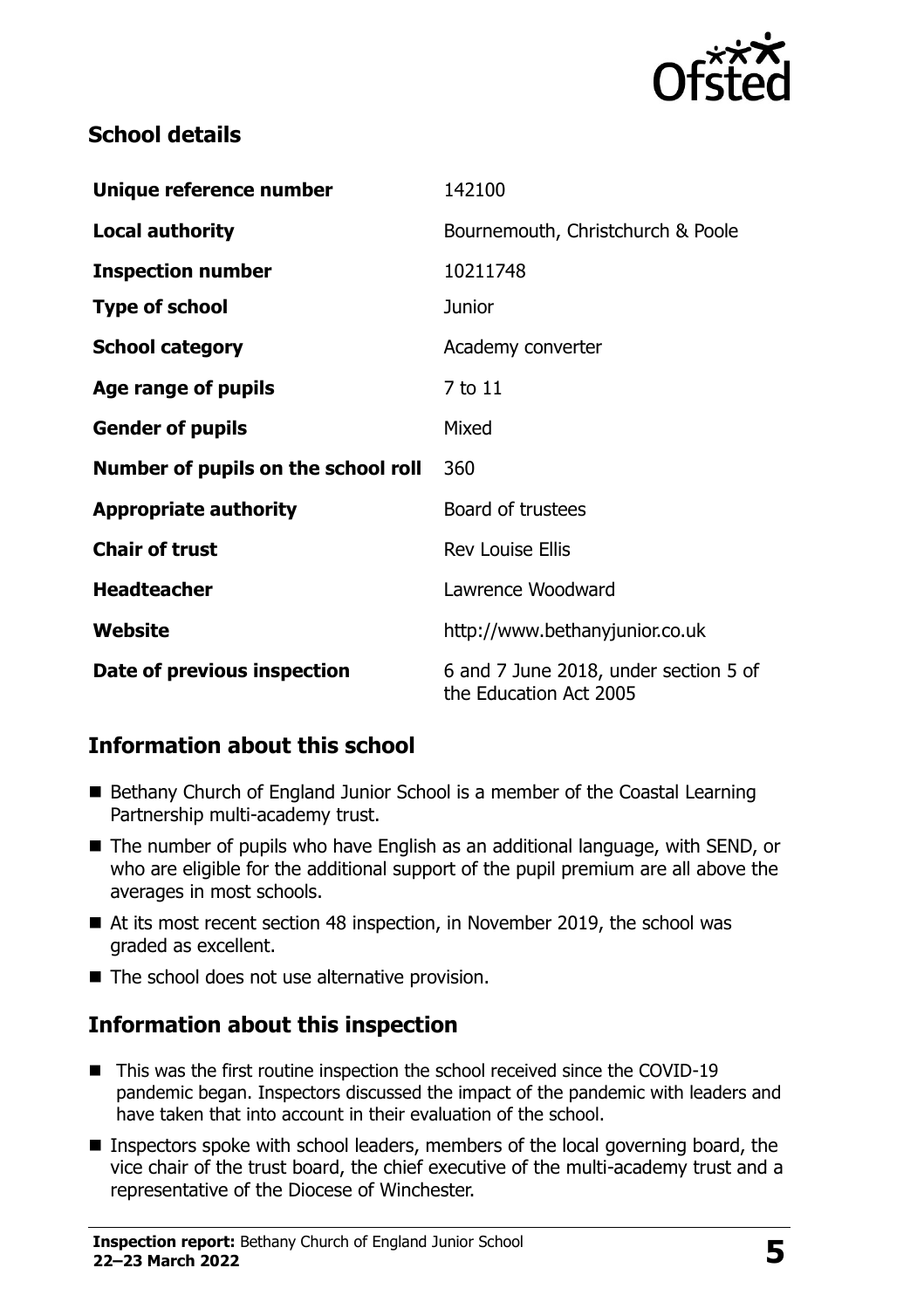

- Inspectors carried out deep dives in these subjects: early reading, mathematics, science, history and physical education. For each deep dive, inspectors discussed the curriculum with subject leaders, visited a sample of lessons, spoke to teachers, spoke to some pupils about their learning and looked at a sample of pupils' work.
- **Inspectors also spoke to leaders about the curriculum in some other subjects.**
- The lead inspector listened to pupils from Years 3 and 4 read.
- Inspectors considered how well the school keeps pupils safe. Inspectors met with school leaders, with groups of staff and groups of pupils to help gather this information. Inspectors looked at the school's documentation, including the single central record.
- Inspectors considered the 11 responses to the Ofsted online survey, Parent View, including the 11 free-text responses. They spoke with some parents at the school gate. They considered the findings of the recent parent survey conducted by the multi-academy trust. Inspectors considered the responses to the pupil survey and the findings of the school's recent pupil and staff surveys.

#### **Inspection team**

| Sarah O'Donnell, lead inspector | Ofsted Inspector |
|---------------------------------|------------------|
| Marcia Northeast                | Ofsted Inspector |
| <b>Bradley Murray</b>           | Ofsted Inspector |